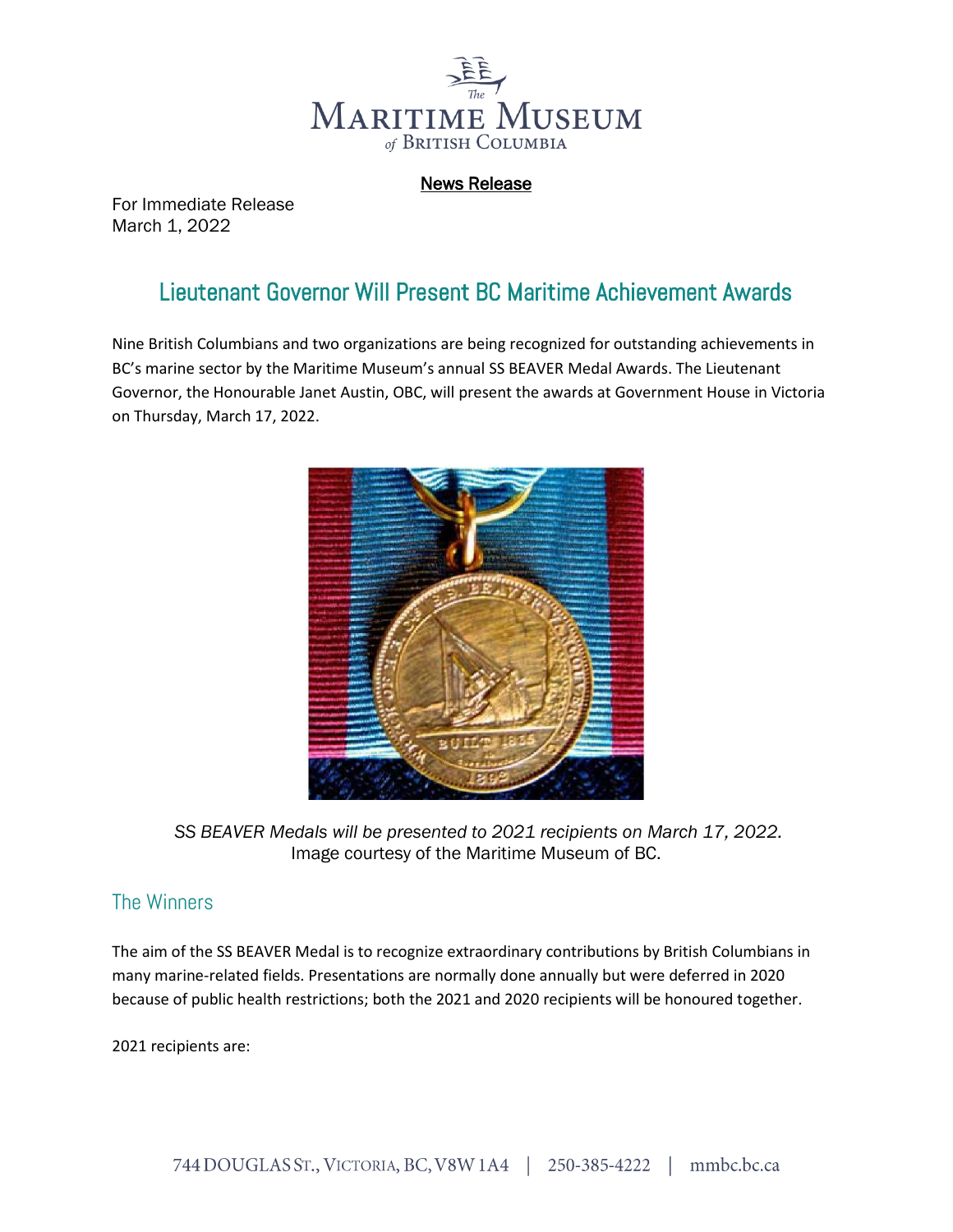

**Inspector Kenneth Burton RCMP (Ret' d)**, for community service and leadership in RCMP Marine Search and Rescue, contributions to BC's maritime heritage as Executive Director of the Vancouver Maritime Museum, and for his voyage through the Northwest Passage in RCMP Patrol Vessel Nadon in 2000.

**Margaret and Martyn Clark**, mariners for mentorship of British Columbia youth by imparting life skills and knowledge about voyaging under sail.

**Ian Maxwell**, entrepreneur for revitalizing ship repair and maintenance by Point Hope Shipyard and partnership with the Songhees and Esquimalt Nations to establish Salish Sea Industrial Services.

**Robert Turner**, maritime and land transportation historian for his decades of documenting our Province's maritime past and his distinguished work in heritage preservation.

Special award to **Allied Shipbuilding Limited of North Vancouver**, a shipbuilding institution since 1948 that has produced a variety of vessels including icebreakers, ice-capable supply vessels, fishing vessels, ferries, log barges, tug boats, and patrol craft for the RCMP and Canadian Coast Guard

2020 recipients are:

**Gregory Marshall**, resident of Saanichton, for the design of large motor yachts for the highly competitive international market. Greg Marshall has been involved in the design of over 400 vessels.

**Gordon Miller**, resident of Vancouver, for extraordinary contributions to our understanding of seafaring in the past through meticulous depictions of early European voyages to the northwest cast and of the maritime fur trade.

**Captain William Noon**, resident of Victoria, for his achievements in a 38 year career with the Canadian Coast Guard including several seasons in command of an icebreaker supporting the search for the Franklin expedition ships and for his outstanding volunteer work with Classic Boat Festival in Victoria.

**Captain David (Duke) Snider**, resident of Saanich, for outstanding achievements in polar navigation including roles in promoting internationally recognized ice navigation qualifications and as the author of a standard polar ice guidebook, and a long career with the Canadian Coast Guard that included command of eight vessels. Captain Snider's professional excellence and widespread engagement has exemplified the global outlook and impact of BC mariners.

The 2020 Special Category Award is to the **Underwater Archaeological Society of BC (UASBC)**, for promoting underwater archaeology along BC's coasts and interior by surveying and documenting shipwrecks and First Nations archaeology, publishing books and a quarterly about BC's marine heritage,